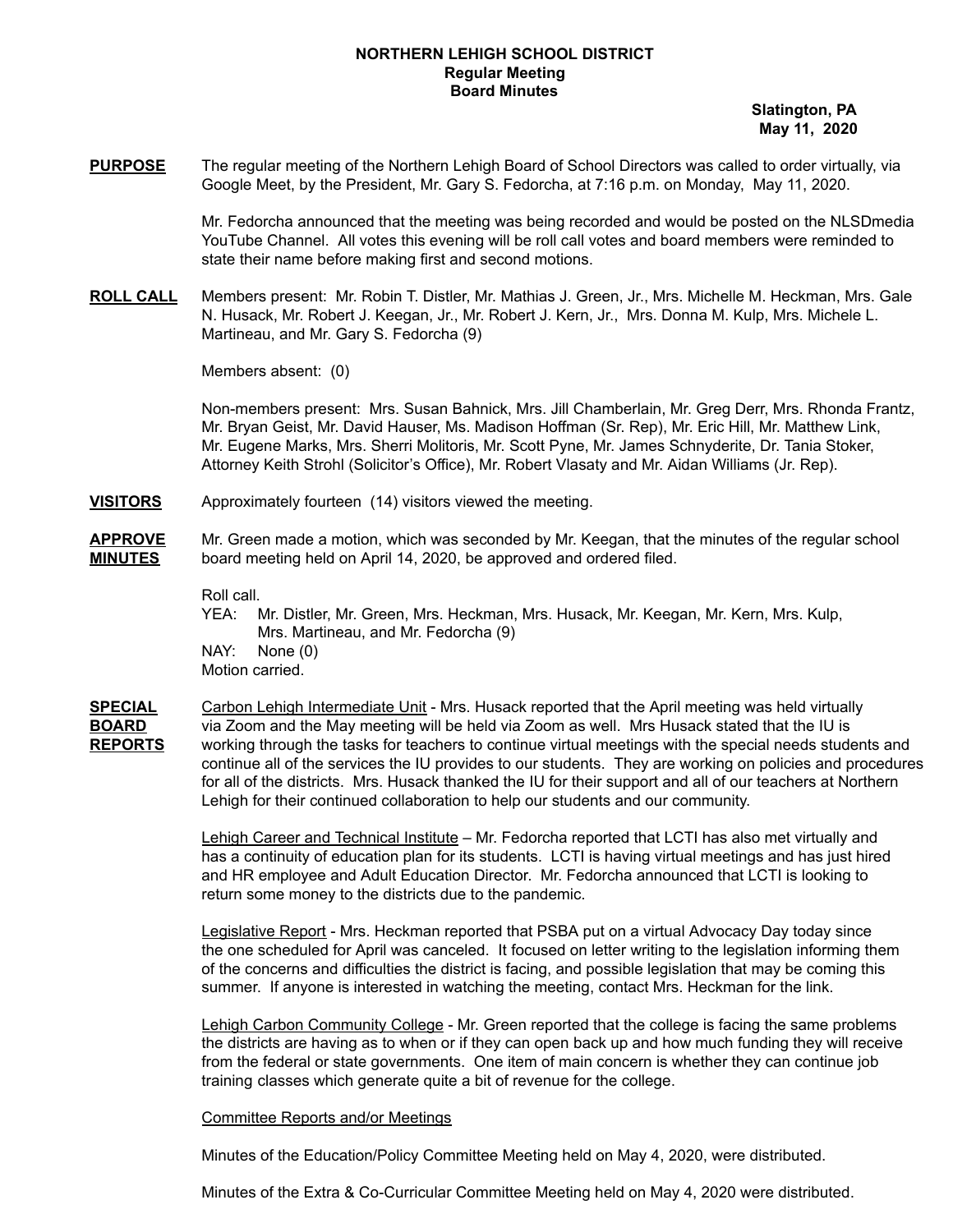## **SPECIAL** Minutes of the Technology/Buildings & Grounds Committee Meeting held on May 6, 2020 were **BOARD** distributed. **REPORTS (cont.)** Minutes of the Finance Committee Meeting held on May 6, 2020 were distributed.

Solicitor's Report - Attorney Strohl updated the board and administration on a rule change last week regarding Title IX. Policies and procedures must be updated with the rule changes. The enforcement deadline is August 14, 2020. Attorney Strohl forwarded administration the details of the report.

Assistant Superintendent's Report - Dr. Stoker updated the board on the Future Ready PA Index. This year the state assessments, PSSA and Keystone exams have been canceled due to COVID-19. In turn, we do not have any PVAAS scores which is our growth measure. There is no NOCTI or NIMS for our CTC students. This has really impacted our Future Ready PA Index score. Some of the indicators are lagging which means they are 12-16 month old data. Regular attendance and graduation data will be from 2018-2019. English Language proficiency exams were scored before the shut down so that will be 2019-2020 data. Military and post secondary career data will be from 2017-2018. More information on these indicators can be found on the PDE website.

We have been identified as TSI at the High school for the special education population. There is no guidance on the indicators for this status for the Future Ready PA Index. PDE will not be identifying any new schools this fall. At this point we are not sure how it will impact us.

Policies and procedures are being reviewed with regard to COVID-19 with updated PSBA and PDE recommended policy language. On the agenda this evening are policies that have been updated with these recommendations.

Also on the agenda this evening, is a graduation resolution which allows our students to graduate even though they may not be meeting graduation requirements. This resolution is recommended so that our guidelines can be suspended for the 2019-2020 school year only.

. Mr. Green asked Dr. Stoker to explain the TSI designation. Dr. Stoker explained that there were indicators on the 2018-2019 assessment that we did not meet the benchmarks. They were in attendance, college and career readiness, and achievement in ELA and math for the special education population at the high school. A plan was implemented to meet those benchmarks moving forward.

Business Managers' Report - Mrs. Molitoris reported that on the agenda this evening is the adoption of the proposed final budget so that it can be posted for 30 days before adoption. Mrs. Molitoris reported that there was a phone call today with bond counsel to see about refinancing any of our bonds which will be discussed further at the Finance Committee meeting in June.

Superintendent's Report - Mr. Link announced that last week was Teacher and Nurse Appreciation week. Unfortunately, we could not thank them in person but an email was sent expressing gratitude for the work they are doing supporting our students during the school closure. When we are able to meet again we will be sure to thank them and honor them for all they have done over the past year especially the quick transition into online learning. This week is National Police Week. We are fortunate to have Officer Frank Gnas on our team ensuring the safety and security of our buildings. If you have the opportunity, please send a thank you to Officer Gnas or any police officer who is ensuring our safety.

High School Administration continues to work with the senior class officers on the survey responses for traditional end of year activities. As of now, it seems that a vast majority would like to plan for events in July such as senior farewell dance, senior picnic and commencement. We will plan for in-person events but also simultaneously plan for virtual events. If restrictions are still in place in July from the governor's office for large gatherings, the virtual options will be implemented. Mrl Link thanked all of the community businesses, organizations, and agencies that are working with the school district to celebrate the senior class.

Mr. Link shared the administrative recommendations for the 2020-2021 budget that was discussed at the May Finance Committee meeting. The recommendation includes a 3.5% tax increase to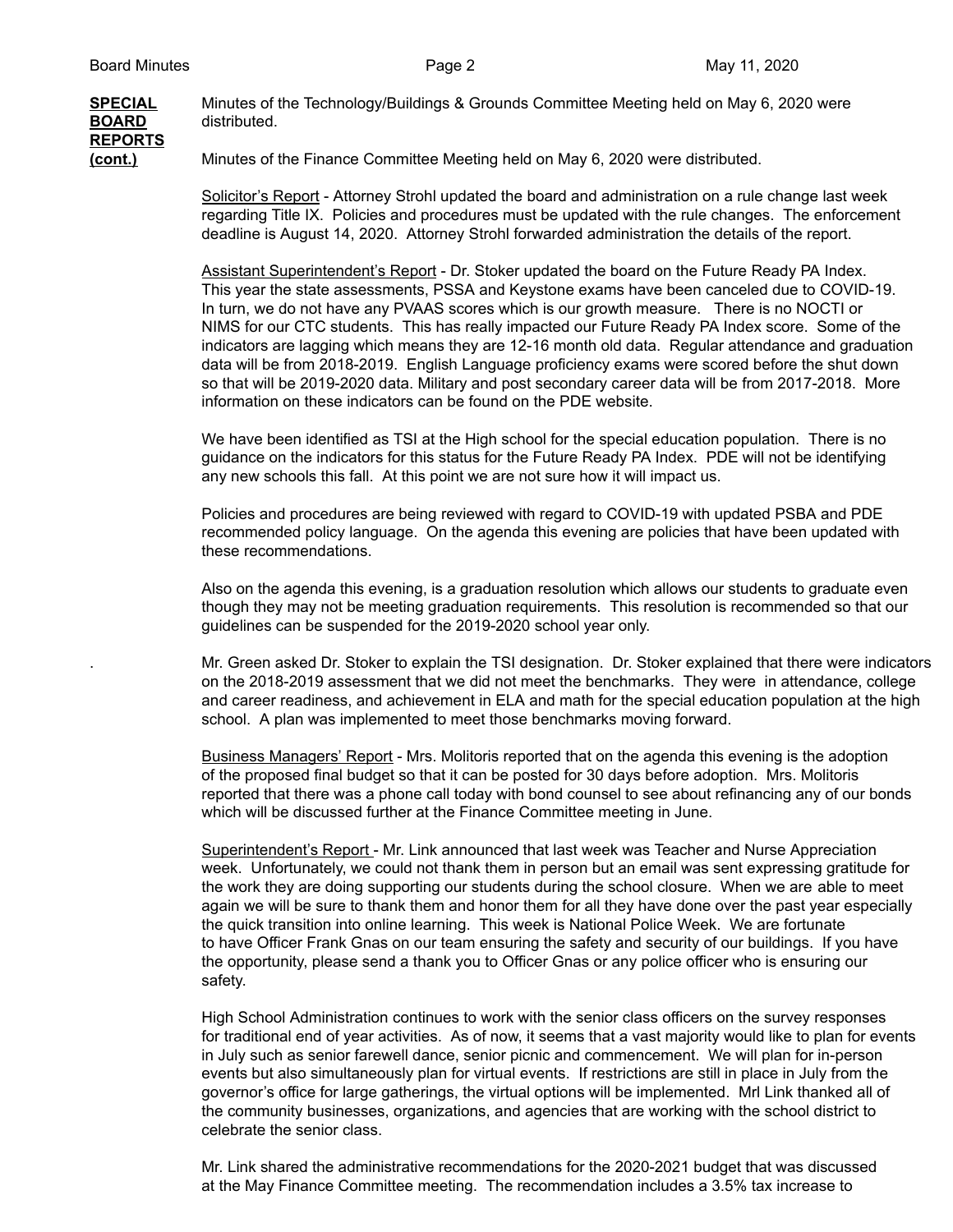generate \$455,000 in revenue. Board considerations would include extension of discount and face collection periods on real estate tax bills which would result in \$73,000 in lost revenues.Administration continues to renegotiate the contract with Brandywine Transportation for any cost savings. Opportunities to decrease expenditures and increase revenues may exist with assistance from the CARES act and Federal Funding Elementary/Secondary Emergency Relief Fund. When more clear information becomes available on this money, it will be shared with the board members, which is also why we are looking to schedule another board meeting on June 22, 2020, for adoption of the final budget. Administration is also recommending using \$2,487,201 of fund balance to cover additional deficits. There may be the opportunity to not utilize as much in fund balance by refinancing our bonds. Mr. Link thanked Mr. Green for making that recommendation.

Mr. Fedorcha reported that an executive session was held virtually prior to tonight's meeting to discuss personnel issues and will reconvene after the regular board meeting to finish discussing personnel issues.

- **PERSONNEL** Mrs. Heckman made a motion, which was seconded by Mr. Kern, that the Board of Education approves the following personnel item:
- Resignation Accept the resignation of Matthew Houser from his position as Full-time School Police Officer, M. Houser effective May 5, 2020.
- S. DeLong With regret, accept the retirement resignation of Scott DeLong from his position as High School Social Studies Teacher, effective the end of the business day June 8, 2020. Mr. DeLong will be retiring from the Northern Lehigh School District after 19 years of service.

Roll call.

YEA: Mr. Distler, Mr. Green, Mrs. Heckman, Mrs. Husack, Mr. Keegan, Mr. Kern, Mrs. Kulp, Mrs. Martineau, and Mr. Fedorcha (9) NAY: None (0) Motion carried.

- **POLICY** Mrs. Martineau made a motion, which was seconded by Mr. Green, that the Board of Education approves the following policy items:
- Board Policy Approve school board policy #214 Pupils Class Rank, as presented after first reading.
- Reading Approve school board policy #626 Finances Federal Fiscal Compliance, as presented after first reading.

Approve school board policy #705 – Property - Facilities and Workplace Safety, as presented after first reading.

Board Policy Approve school board policy #201 - Pupils - Admission of Students, as presented after second Second reading.

Reading

First

Approve school board policy #204 - Pupils - Attendance, as presented after second reading. This policy will take effect for the 2020-2021 school year.

Approve school board policy #208 - Pupils - Withdrawal from School, as presented after second reading.

Approve school board policy #346 - Employees - Workers' Compensation, as presented after second reading.

Approve school board policy #347 - Employees - Workers' Compensation Transitional Return-to-Work Program, as presented after second reading.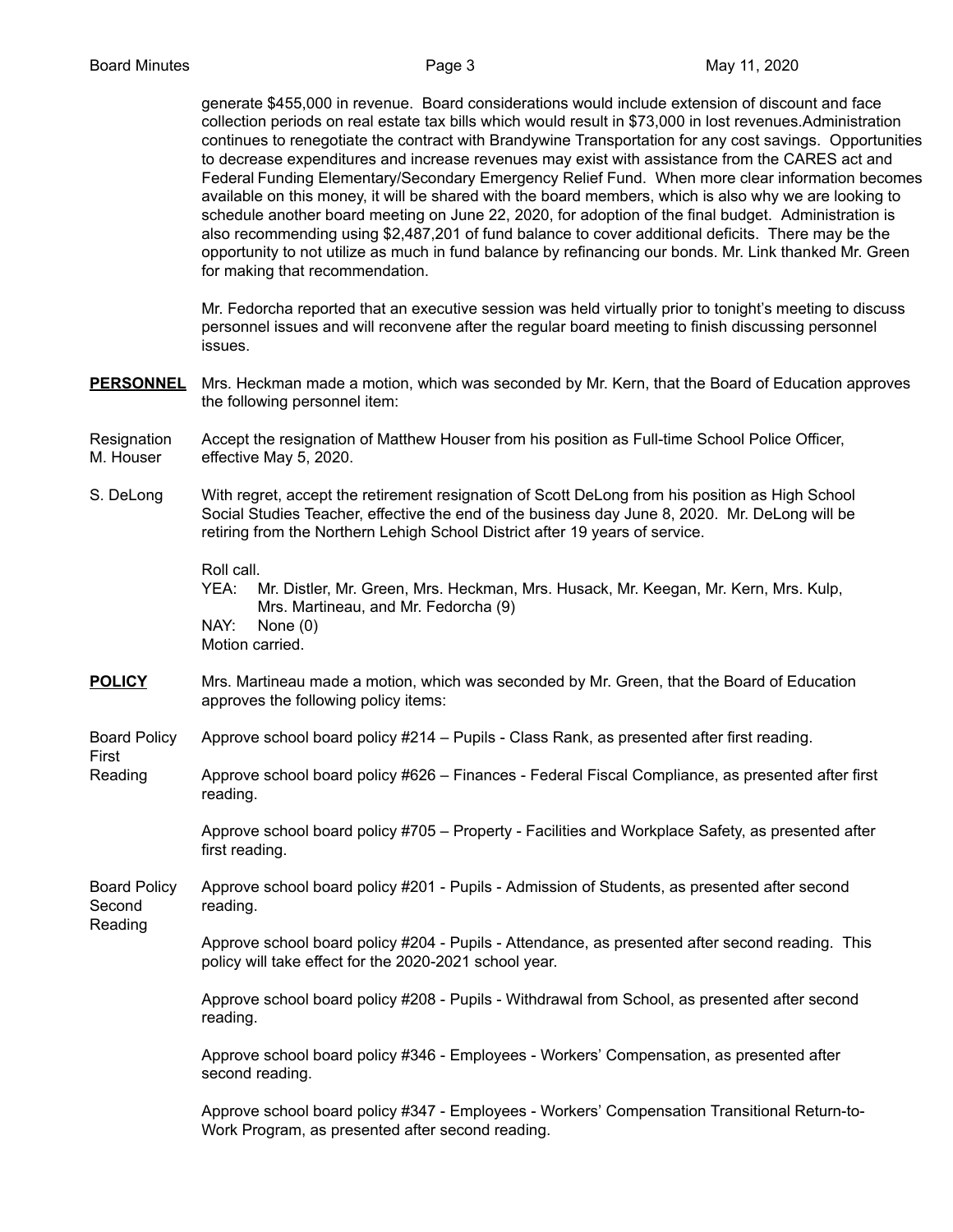| <b>Board Minutes</b>                                        | Page 4                                                                                                                                                                                                                                                                                                                                                                                                                                                                                                                                                                                                                                                                                                                                      | May 11, 2020 |  |
|-------------------------------------------------------------|---------------------------------------------------------------------------------------------------------------------------------------------------------------------------------------------------------------------------------------------------------------------------------------------------------------------------------------------------------------------------------------------------------------------------------------------------------------------------------------------------------------------------------------------------------------------------------------------------------------------------------------------------------------------------------------------------------------------------------------------|--------------|--|
| <b>POLICY</b><br><u>(cont.)</u><br>Graduation<br>Resolution | RESOLVED, the Board of Education approves the Resolution regarding graduation requirements<br>for the 2019-2020 school year only, due to the mandated closure of schools because of the<br>COVID-19 pandemic.                                                                                                                                                                                                                                                                                                                                                                                                                                                                                                                               |              |  |
| Non-Resident<br><b>Students</b>                             | Approve the request of a parent of a student #2990133 at Peters Elementary School, who is moving<br>out of the district, to allow their student to finish the 2019-2020 school year in the Northern Lehigh<br>School District in accordance with student policy #202.                                                                                                                                                                                                                                                                                                                                                                                                                                                                       |              |  |
|                                                             | Approve the request of a parent of a kindergarten student #3290119 at Peters Elementary and a fifth<br>grade student #2790181 at Slatington Elementary, who are moving out of the district, to allow their<br>students to finish the 2019-2020 school year in the Northern Lehigh School District in accordance<br>with student policy #202.                                                                                                                                                                                                                                                                                                                                                                                                |              |  |
| SE Math 24<br>Club Final<br>Application                     | Approve the final club/activity application for the Slatington Elementary School Math 24 Club. This<br>club has enjoyed success and the students have been provided the opportunity to become critical<br>thinkers and problem solvers while practicing with their peers and advisor. Due to the shortened time<br>frame for the club for the 2019-2020 school year, the advisor and the Northern Lehigh Education<br>Association has recommended a stipend for Gail Lafferty of \$120.00 for the 2019-2020 school year.<br>In subsequent years, the recommended stipend for the advisor will be \$200.00. Upon approval by<br>the Board, the approved stipend will be added to the Collective Bargaining Agreement, as per policy<br>#122. |              |  |
| <b>MS Foreign</b><br>Language<br>Club Final<br>Application  | Approve the final club/activity application for the Middle School Foreign Language Club. This club<br>has enjoyed success this year and the students have been provided the opportunity to explore two<br>languages, host a multi-cultural dance, and have continued practicing languages through Google<br>Meet. The Northern Lehigh Education Association has recommended a stipend for Blasia Dunham<br>of \$1,000.00 for the 2019-2020 school year. Upon approval by the Board, the approved stipend will<br>be added to the Collective Bargaining Agreement, as per policy #122.                                                                                                                                                       |              |  |
|                                                             | Roll call.<br>YEA:<br>Mr. Distler, Mr. Green, Mrs. Heckman, Mrs. Husack, Mr. Keegan, Mr. Kern, Mrs. Kulp,<br>Mrs. Martineau, and Mr. Fedorcha (9)<br>NAY:<br>None $(0)$<br>Motion carried.                                                                                                                                                                                                                                                                                                                                                                                                                                                                                                                                                  |              |  |
| <b>FINANCIAL</b>                                            | Mr. Distler made a motion, which was seconded by Mrs. Kulp, that the Board of Education approves the<br>following financial items:                                                                                                                                                                                                                                                                                                                                                                                                                                                                                                                                                                                                          |              |  |
| Financial<br>Reports                                        | Approve the Following Financial Reports:<br>General Fund Account month of April, 2020<br>NLHS Scholarship Account month of March, 2020<br>PE, NLMS, NLHS Student Activities/Clubs Accounts month of March, 2020<br>Cafeteria Fund month of April, 2020                                                                                                                                                                                                                                                                                                                                                                                                                                                                                      |              |  |
| List of<br><b>Bills</b>                                     | Approve the Following List of Bills:<br>General Fund months of April & May, 2020<br>Cafeteria Fund months of April & May, 2020                                                                                                                                                                                                                                                                                                                                                                                                                                                                                                                                                                                                              |              |  |
| 2020-2021<br>Sports<br>Physicals<br>Co-payment              | Approve the co-payment amount for student athletes receiving a sports physical from St. Luke's<br>Sports Medicine during the 2020-2021 school year at a cost of \$5.00 per student in accordance with<br>school board policy #122.                                                                                                                                                                                                                                                                                                                                                                                                                                                                                                          |              |  |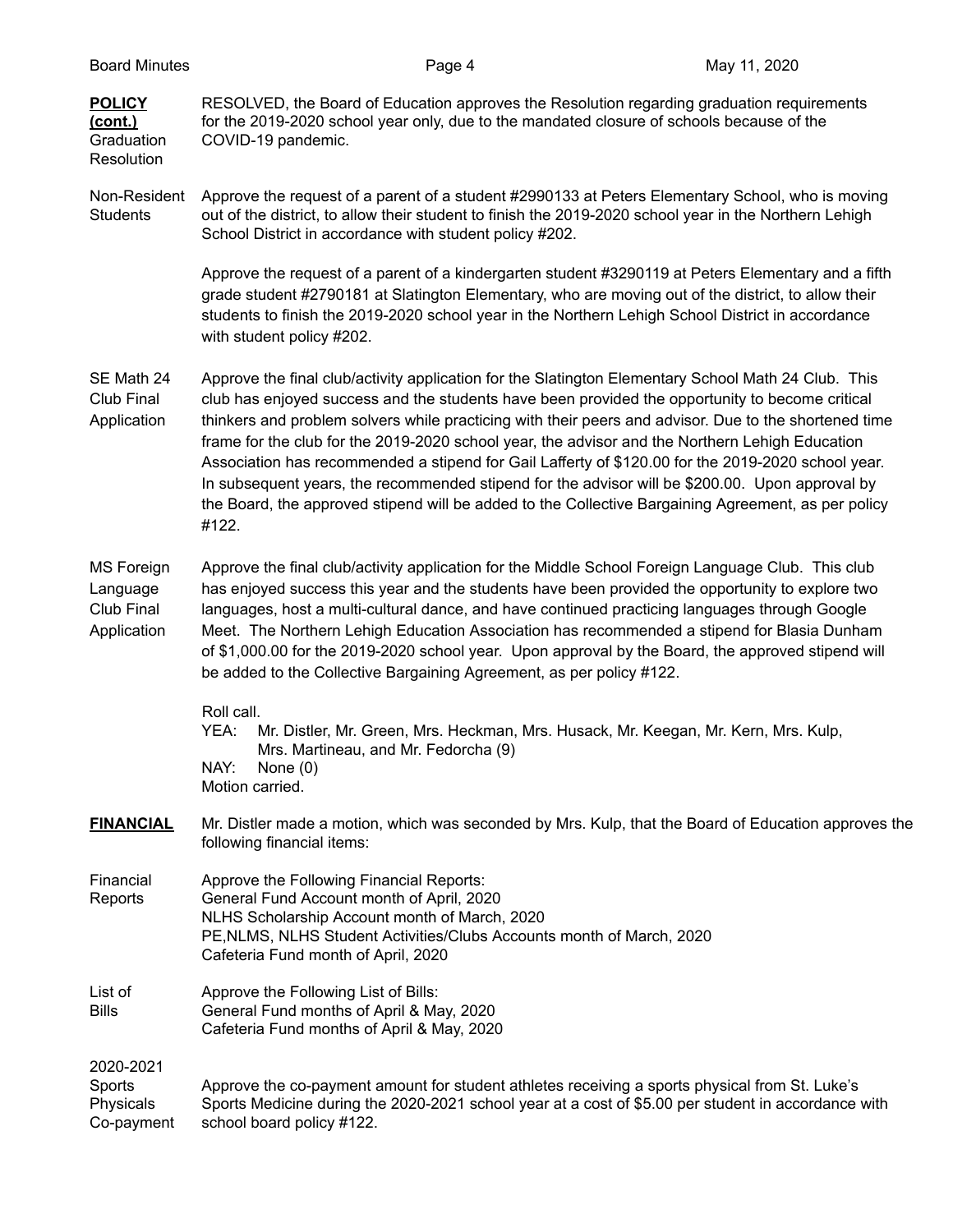| <b>Board Minutes</b>                                            | Page 5                                                                                                                                                                                                                                                                                                                                                                                                   |                                                                                     | May 11, 2020 |
|-----------------------------------------------------------------|----------------------------------------------------------------------------------------------------------------------------------------------------------------------------------------------------------------------------------------------------------------------------------------------------------------------------------------------------------------------------------------------------------|-------------------------------------------------------------------------------------|--------------|
| <b>FINANCIAL</b><br>(cont.)<br>Frontline<br>Education<br>e-star | Approve to authorize proper officials to continue an agreement between the Northern Lehigh School<br>District and Frontline Education for the purpose of providing web-based applications for planning,<br>reporting, monitoring and archiving student data in compliance with federal and state mandated<br>regulations. The cost for these services will be \$3,145.50, for the 2020-2021 school year. |                                                                                     |              |
| <b>CLIU</b><br>Technology<br>Pool Agreement                     | Allow administration to sign the CLIU Technology Pool Consortium Agreement for the 2020-2021<br>school year.                                                                                                                                                                                                                                                                                             |                                                                                     |              |
| Safe Transport<br>Agreement<br>2020-2025                        | Per the recommendation of the Technology/Buildings & Grounds Committee, approve a five year<br>year agreement with Computer Aid Inc, to provide transportation software (Safe Transport) at a cost<br>of \$12,852 for the 2020-2021 school year. Per the agreement, the cost for years two through five will<br>not exceed more than 1.5% annually.                                                      |                                                                                     |              |
| Everase Corp.<br>Agreement                                      | Per the recommendation of the Technology/Buildings & Grounds Committee, approve an agreement<br>with Everase Corporation to provide turnkey installation of Everase dry erase high gloss resurfacing<br>material on twenty-three blackboards at Peters Elementary School for a total cost of \$11,246.49.                                                                                                |                                                                                     |              |
| Disposal of<br>Infinity Web<br>Playground<br>Equipment (PE)     | Per the recommendation of the Technology/Buildings & Grounds Committee, and in accordance<br>with School Board Policy 706.1 Disposal of Surplus Property, Obsolete Equipment, and Real<br>Estate, grant permission to dispose of or recycle the Infinity Web playground equipment at Peters<br><b>Elementary School</b>                                                                                  |                                                                                     |              |
|                                                                 | Roll call.<br>YEA:<br>Mrs. Martineau, and Mr. Fedorcha (9)<br>NAY:<br>None $(0)$<br>Motion carried.                                                                                                                                                                                                                                                                                                      | Mr. Distler, Mr. Green, Mrs. Heckman, Mrs. Husack, Mr. Keegan, Mr. Kern, Mrs. Kulp, |              |
| <b>FINANCIAL</b><br>(cont.)<br>Treasurer<br><b>Nominations</b>  | Mr. Distler nominated Mrs. Donna Kulp for Treasurer.                                                                                                                                                                                                                                                                                                                                                     |                                                                                     |              |
| Close<br>Nominations                                            | Mr. Green made a motion to close the nominations, which was seconded by Mr. Kern.                                                                                                                                                                                                                                                                                                                        |                                                                                     |              |
|                                                                 | Roll call.<br>YEA:<br>Mrs. Martineau, and Mr. Fedorcha (9)<br>NAY:<br>None $(0)$<br>Motion carried.                                                                                                                                                                                                                                                                                                      | Mr. Distler, Mr. Green, Mrs. Heckman, Mrs. Husack, Mr. Keegan, Mr. Kern, Mrs. Kulp, |              |
|                                                                 | Mr. Kern made a motion, which was seconded by Mrs. Martineau to elect Mrs. Kulp as Treasurer<br>for the 2020-201 school year.                                                                                                                                                                                                                                                                            |                                                                                     |              |
| Election<br>Of Board<br><b>Treasurer</b><br>Donna Kulp          | Election of a Treasurer for the 2020-2021 fiscal year, as required by Section 404 of the<br>Pennsylvania School Code of 1949, as amended.<br><b>RECOMMEND</b> That the Board of Education elects Mrs. Donna M. Kulp as Treasurer for the<br>2020-2021 Fiscal year, effective July 1, 2020 through June 30, 2021.                                                                                         |                                                                                     |              |
|                                                                 | Roll call.<br>YEA:<br>Mrs. Martineau, and Mr. Fedorcha (9)<br>NAY:<br>None $(0)$                                                                                                                                                                                                                                                                                                                         | Mr. Distler, Mr. Green, Mrs. Heckman, Mrs. Husack, Mr. Keegan, Mr. Kern, Mrs. Kulp, |              |

Motion carried.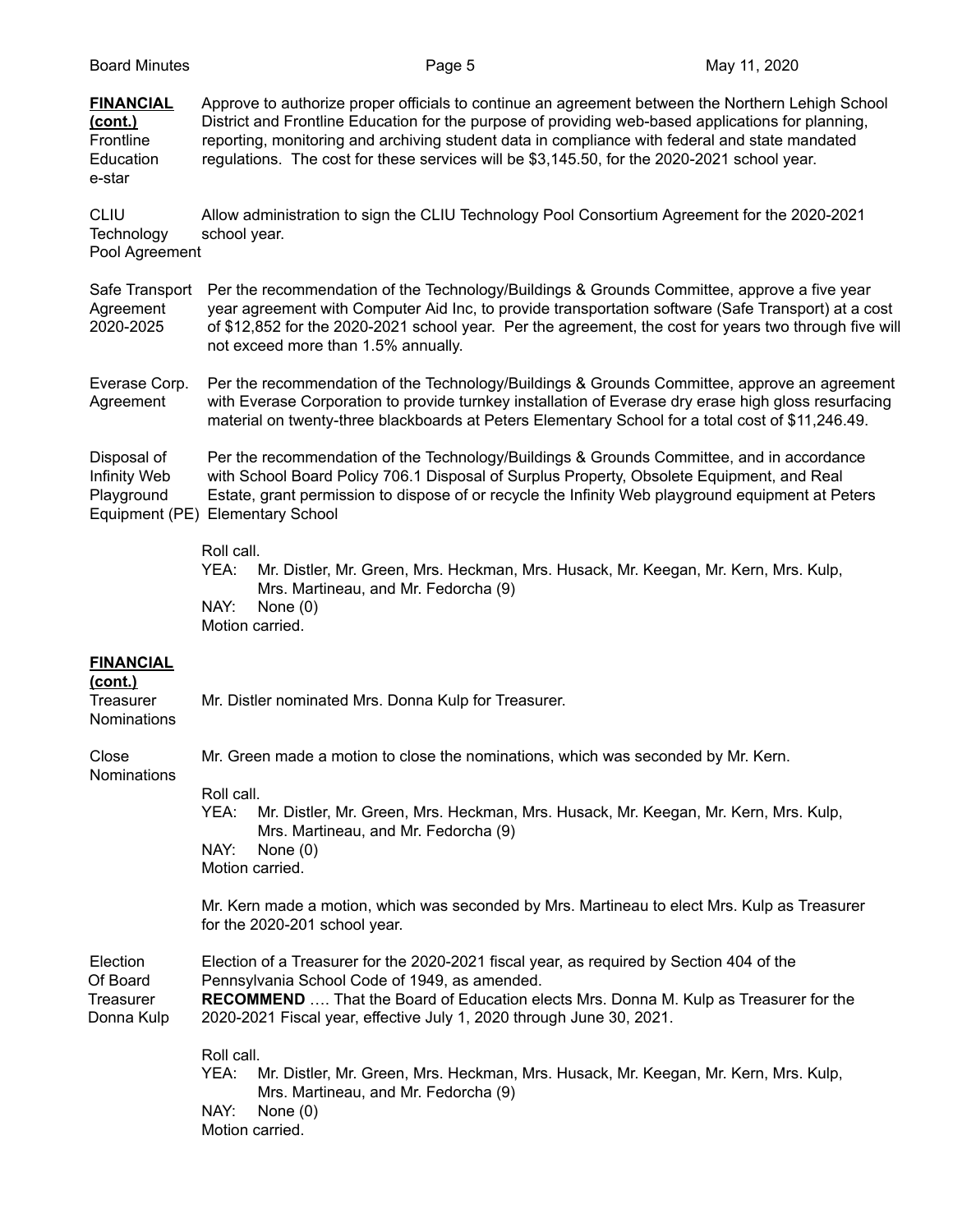# **INFOR-** Minutes of the Carbon Lehigh Intermediate Unit #21 Board of Directors meeting held on March 16, **MATION** 2020, were distributed.

Minutes of the Lehigh Career & Technical Institute Joint Operating Committee meeting held on March 25, 2020, were distributed.

**ADOPTION** Mr. Distler made a motion, which was seconded by Mr. Green, that the Board of Education approves **OF PRO-** the proposed final budget and:

**POSED FINAL**

**BUDGET** It is recommended that the Board of Education adopts the proposed general fund final budget of **FOR** the Northern Lehigh School District for the 2020-2021 school year in the amount of \$35,832,687.00. **2020-2021** The preliminary budget is adopted with a 23.434 millage rate for Lehigh County and a 66.4549 millage rate for Northampton County.

Roll call.

YEA: Mr. Distler, Mr. Green, Mrs. Heckman, Mrs. Husack, Mr. Kern, Mrs. Kulp, Mrs. Martineau, and Mr. Fedorcha (8) NAY: Mr. Keegan (1) Motion carried.

Mr. Keegan stated that he cannot understand how we can raise taxes during this pandemic. He stated that most school districts are trying to give people a break but we continue to raise taxes which is especially difficult for the families that are currently unemployed. For these reasons, Mr. Keegan voted no on the proposed budget.

**LEGAL** Mr. Kern made a motion, which was seconded by Mr. Green, that the Board of Education approve the **NOTICE PER** following legal notice for per capita taxes for 2020-2021:

# **CAPITA TAX**

**2020-2021** Authorize the Secretary to publish a Legal Advertisement notifying every resident or inhabitant within the territorial limits of the school district of Northern Lehigh attaining eighteen (18) years of age, and every resident or inhabitant in said school district to notify the proper Per Capita Tax Enumerator within twelve (12) months of his or her becoming a resident or inhabitant, in accordance with the School Laws of Pennsylvania, Section 680, as amended June 16, 1972, Act 138. The assessors to contact are as follows:

| BOROUGH OF WALNUTPORT        | Annette Lacko - Borough Secretary<br>Walnutport Borough Building<br>417 Lincoln Ave. Walnutport, PA 18088<br>610-767-1322                          |
|------------------------------|----------------------------------------------------------------------------------------------------------------------------------------------------|
| <b>WASHINGTON TOWNSHIP</b>   | Joan Jones - Assistant Secretary/LST Tax Collector<br>Washington Township Municipal Building<br>7951 Center St., Emerald, PA 18080<br>610-767-8108 |
| <b>BOROUGH OF SLATINGTON</b> | Colleen Bresnak - Assistant Secretary/Treasurer<br>125 South Walnut Street<br>Slatington, PA 18080<br>610-767-2131                                 |

Roll call.

YEA: Mr. Distler, Mr. Green, Mrs. Heckman, Mrs. Husack, Mr. Keegan, Mr. Kern, Mrs. Kulp, Mrs. Martineau, and Mr. Fedorcha (9)

NAY: None (0) Motion carried.

**RECOGNI-** Mr. Barnes thanked the board for streaming the board meetings as it is helpful to keep everyone **TION OF** connected. Mr. Link thanked Mr. Barnes for attending the meeting and keeping our students **GUESTS** engaged with the publication of The Slate, the high school newspaper. Mr. Fedorcha thanked him for participating in the meeting.